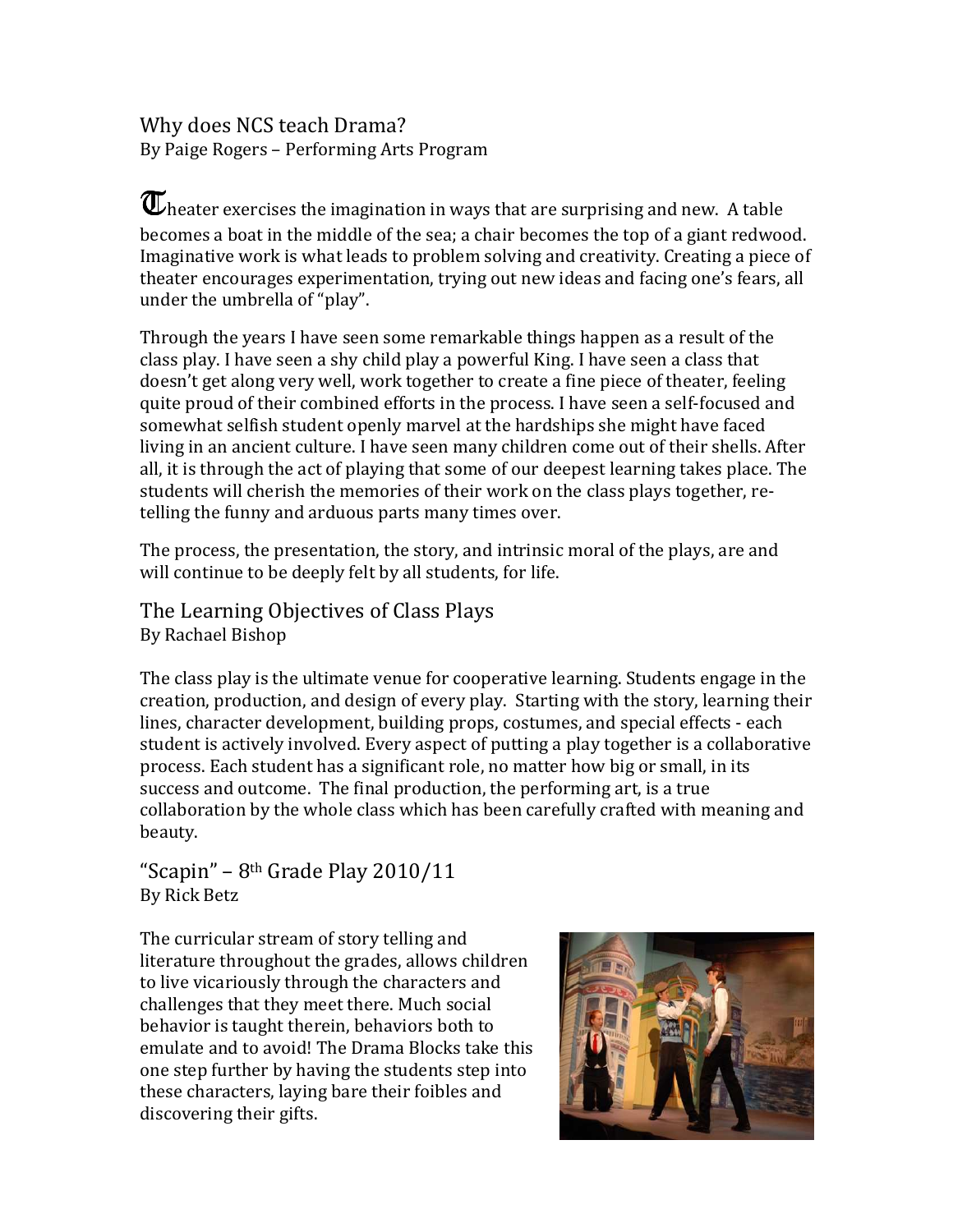

It is a journey of self-discovery to step upon the stage, become someone else and maintain that focus for the duration. Therein a transformation takes place, and nowhere is this more apparent than in the 8th grade play, a full theatrical event performed for the entire school community. Moliere's Scapin, became a vehicle for our class to scrutinize human foibles through the art of comedy.

## Curiously,

performing comedy is a very serious business, and requires careful examination of the human condition. Honing the actors' exactness of timing, posture, expression and tone is demanding and ultimately fulfilling, not only when the laughter of the audience fills the hall, but when the students retire to their homes and reflect on what they have achieved.



## "The Ramayana" –  $5<sup>th</sup>$  Grade Play 2010/11 By Tara Waterman

This fall, the fifth grade class performed a dramatic enactment of the Ramayana, a living story for the Hindu people that lives at the heart of Hinduism. This epic poem is said to have been written about 20,000 years ago. It is believed that a shower of blessings will rain down upon the listener upon the mere hearing of its verses.





The Ramayana is a complex, poetic tale that is filled with tragedy, intrigue, and beauty. In working dramatically within the context of this rich cultural tapestry, the students were brought to a more intimate and meaningful understanding of the Ancient Indian History curriculum.